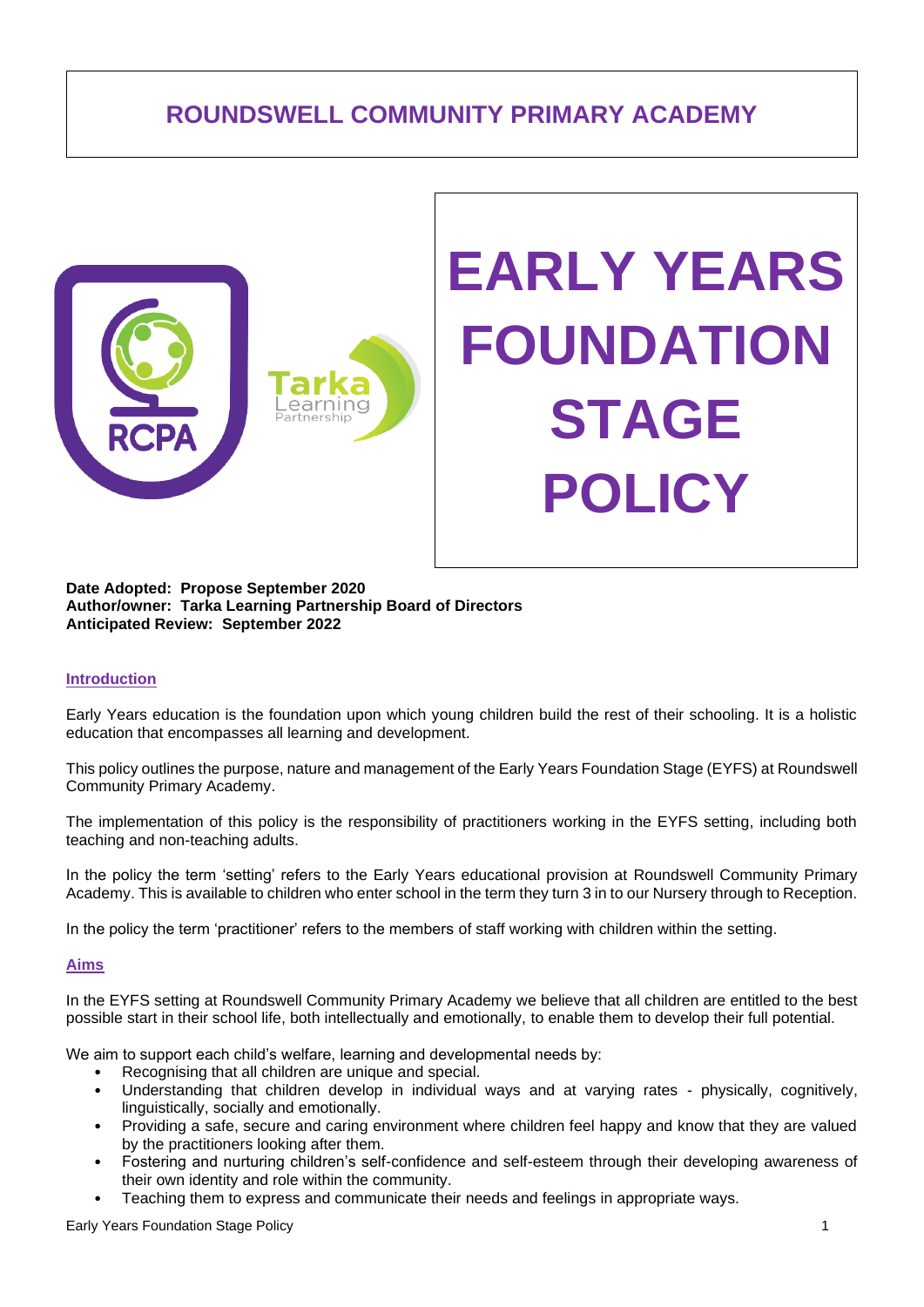- Encouraging children's independence and decision-making, supporting them to learn through their mistakes.
- Developing children's understanding of social skills and the values and codes of behaviour required for people to work together harmoniously.
- Supporting children to develop care, respect and appreciation for others, including those with beliefs, cultures and opinions differ to their own.
- Understanding the importance of play in children's learning and development.
- Providing learning experiences in play which reflect children's personal interests and areas of curiosity in order to encourage and develop their natural desire, interest, excitement and motivation to learn.
- Providing experiences which build on children's existing knowledge and understanding in order to challenge, stimulate and extend their learning and development.
- Providing effective learning opportunities in a range of environments, inside and outside.
- Providing opportunities and experiences for children to become responsible and active members of the school community.

# **The Early Years Foundation Stage Curriculum**

Teaching in the EYFS setting at Roundswell Community Primary Academy is delivered in accordance with the government's statutory document 'Statutory Framework for the Early Years Foundation Stage-setting the standards for learning, development and care for children from birth to five (April 2017). This document is a principled approach to Early Years education, bringing together children's welfare, learning and development requirements through four themes: 'A Unique Child', 'Positive Relationships', 'Enabling Environments' and 'Children Learn in Different Ways and at Different Rates.'

At Roundswell Community Primary Academy we provide a carefully structured curriculum based on the 'Early Years Foundation Stage' we will offer provision which takes account of the differing starting points of the children in the Early Years across the seven areas of learning.

The Development Statements provide a progression from Nursery through to the end of Reception. Children are provided with activities and experiences that allow them to achieve their full developmental potential. Activities are designed to challenge and extend their skills and knowledge.

The curriculum is based around Prime and Specific areas of learning, where the three prime areas underpin all of a child's learning experiences.

The teaching within the Early Years takes into account the 'Characteristics of learning' of individual learners to ensure that they are supported and taught in ways that suit them best.

The seven areas of learning support, foster, promote and develop children's well-being and development.

# **Personal, Social and Emotional Development**

This is crucial for all aspects of life which will give the children the best opportunity for success in all other areas of learning. Each child needs a positive sense of him/herself and respect for others.

# **Communication and Language Development**

The key skills will develop confidence in communication, teaching speaking, listening and understanding in a variety of settings and purposes.

#### **Physical Development**

Children will develop the skills of co-ordination, control, manipulation and movement both in fine motor and gross motor movement. It helps children to gain confidence and feel positive about being healthy and active. This promotes a positive feeling of well-being.

#### **Literacy**

Learners will have a wide range of books read to them and will read simple texts for themselves. Familiar books will help learners rehearse phrases and interesting vocabulary that will become part of their own speech and ultimately writing. They will also be provided with a range of opportunities for writing and mark making for a variety of purposes. The school uses the Letters and Sounds document and jolly phonics to support our teaching of phonics.

# **Mathematics**

We will develop confidence and competence in learning and using key skills. This includes counting, sorting, matching, seeking patterns, making connections, recognising relationships and working with numbers, shapes, space and measures.

# **Understanding of the World**

Crucial skills of problem solving, exploring and understanding will help them to make sense of the world. Foundations are developed for the later teaching of Science, Design and Technology, History, Geography and I.C.T.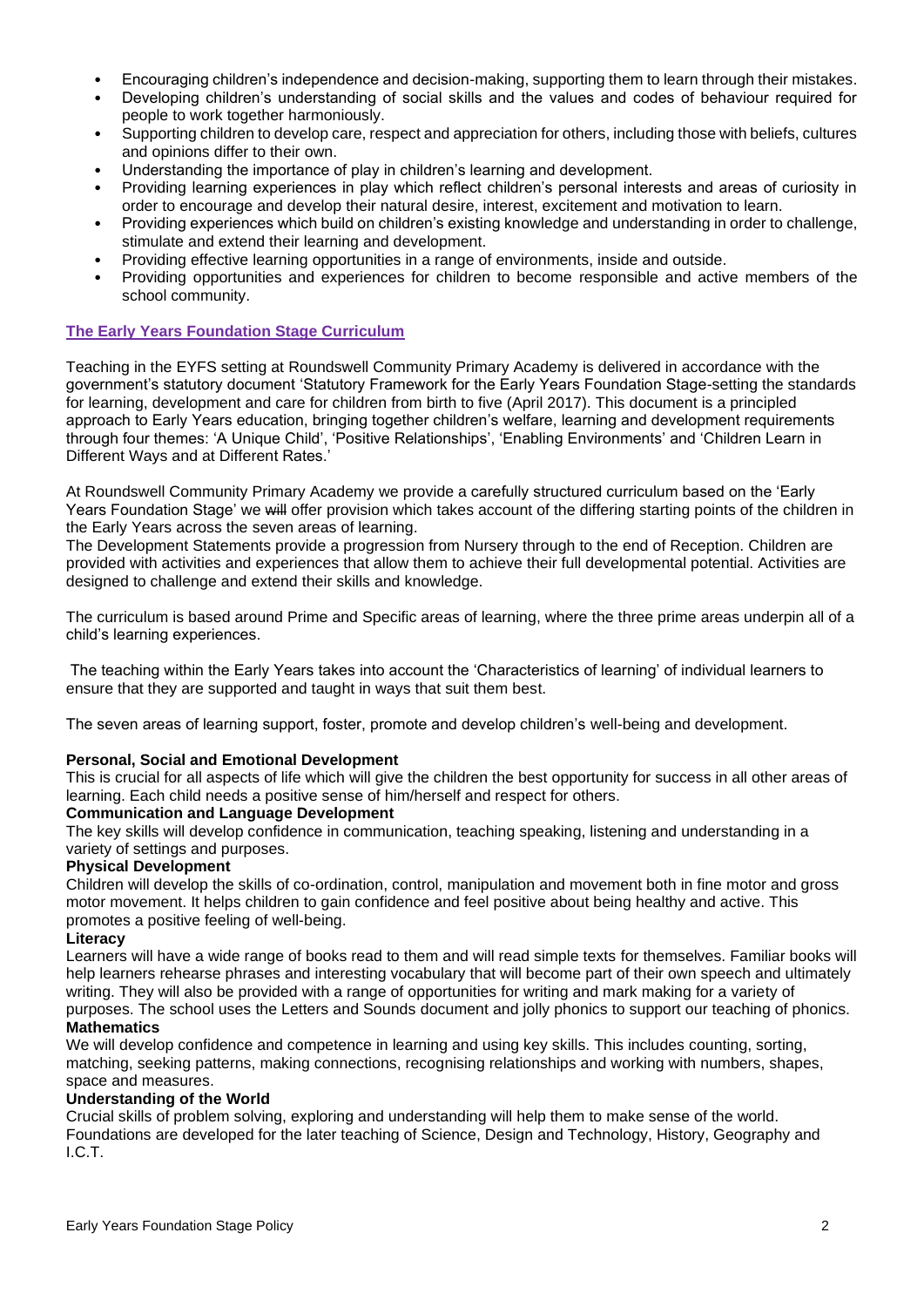### **Expressive Arts and Design**

Creativity is fundamental to successful learning. It enables children to make connections and extend their thoughts, feelings and understanding. It will include art, music, dance, role-play and imaginative activities.

## **Active Learning through Play**

At Roundswell Community Primary Academy we recognise that young children learn best when they are active. We understand that active learning involves other people, objects, ideas and events that engage and involve children for sustained periods. Therefore, we believe that Early Years education should be as practical as possible and our EYFS setting has an ethos of learning through play.

We recognise the importance of children's play. It is an essential and rich part of their learning process, supporting them in all areas of development. Play is a powerful motivator encouraging children to be creative and to develop their ideas, understanding and language. Play is also flexible and able to suit the preferred learning style of the child. It can provide multiple ways for children to learn a variety of different skills and concepts.

In the EYFS setting at Roundswell Community Primary Academy practitioners provide both structured and unstructured play opportunities inside and outside. These activities are designed to engage children in practical, firsthand experiences which will support children to discover, explore, investigate, develop their personal interests and areas of curiosity, and help to make sense of the world around them as they begin to understand specific concepts. Play opportunities are also set up to provide children with opportunities to apply newly acquired knowledge, demonstrating their skills and level of understanding. We ensure there is a mix of adult-led and child-led learning opportunities.

In providing these active learning opportunities through play we understand the central position of play within the EYFS framework. This is essentially a play based curriculum and pedagogy as the provision of play opportunities underpins its delivery within settings.

### **Assessment and Record Keeping**

Ongoing assessment is an essential aspect of the effective running of the EYFS setting at Roundswell Community Primary Academy. Regular, planned and focused assessments are made of children's learning and individual needs. A record of each child's progress in all areas of their learning is kept by retaining and filing their assessment data.

The main EYFS assessment method is through practitioners' observations of children in different teaching and learning contexts, including both adult focused activities (which include direct teaching and guided groups) and child initiated play. Observations take place on a daily basis (both formally and informally). Practitioners make time to carry out planned observations of individuals and groups of children regularly. They also make spontaneous observations in order to capture significant moments of children's learning. Observations are recorded in different formats (e.g. Observation forms, whole class grids, photographs). All practitioners are involved in observing children. Practitioners use observations to support their developing knowledge of individual children. It informs them of children's abilities, needs, interests, play schemas and learning styles. Observations are evaluated, children's learning priorities are identified and relevant learning opportunities are planned to support children to make the next steps and progress.

Other methods of assessing children in the EYFS setting include engaging alongside children in their play, annotation of children's written work, talking with children about their task or play and in Learning Journeys and working with parents. Parents are given the opportunity to complete 'Wow' slips to inform the school of 'new learning' that has happened in the home. We also collect evidence from other adults working within the school and to input into children's Learning Journeys.

Learning Journeys record children's progress over the academic year in all Areas of Learning and Development of the EYFS framework. Samples of children's work are gathered, along with photographic evidence and observations. These are recorded using our online Learning Journey (EExAT) which tracks the children's assessment and progress. This is shared with parents using a secure login system.

There is continuous monitoring and assessment of each child's development using the Early Years Foundation Stage Profile Handbook (2018). This is updated at the end of each term to track individual progress. At the end of the year it provides a summary of every child's development and learning achievements. Baseline assessment is carried out using the EYFS Profile during the children's first six weeks upon entering the setting. Judgments made on children's development in the Profile are based on practitioners' evidence of children's behaviour observed independently and consistently in their self-initiated activities across all Areas of Learning and Development.

**Early Years Foundation Stage Policy 3** 3 Progress and attainment against the Development Bands is tracked for all children on a whole school tracking system called EExAT (Early Excellence Assessment Tracker). This is updated termly and reports on children's development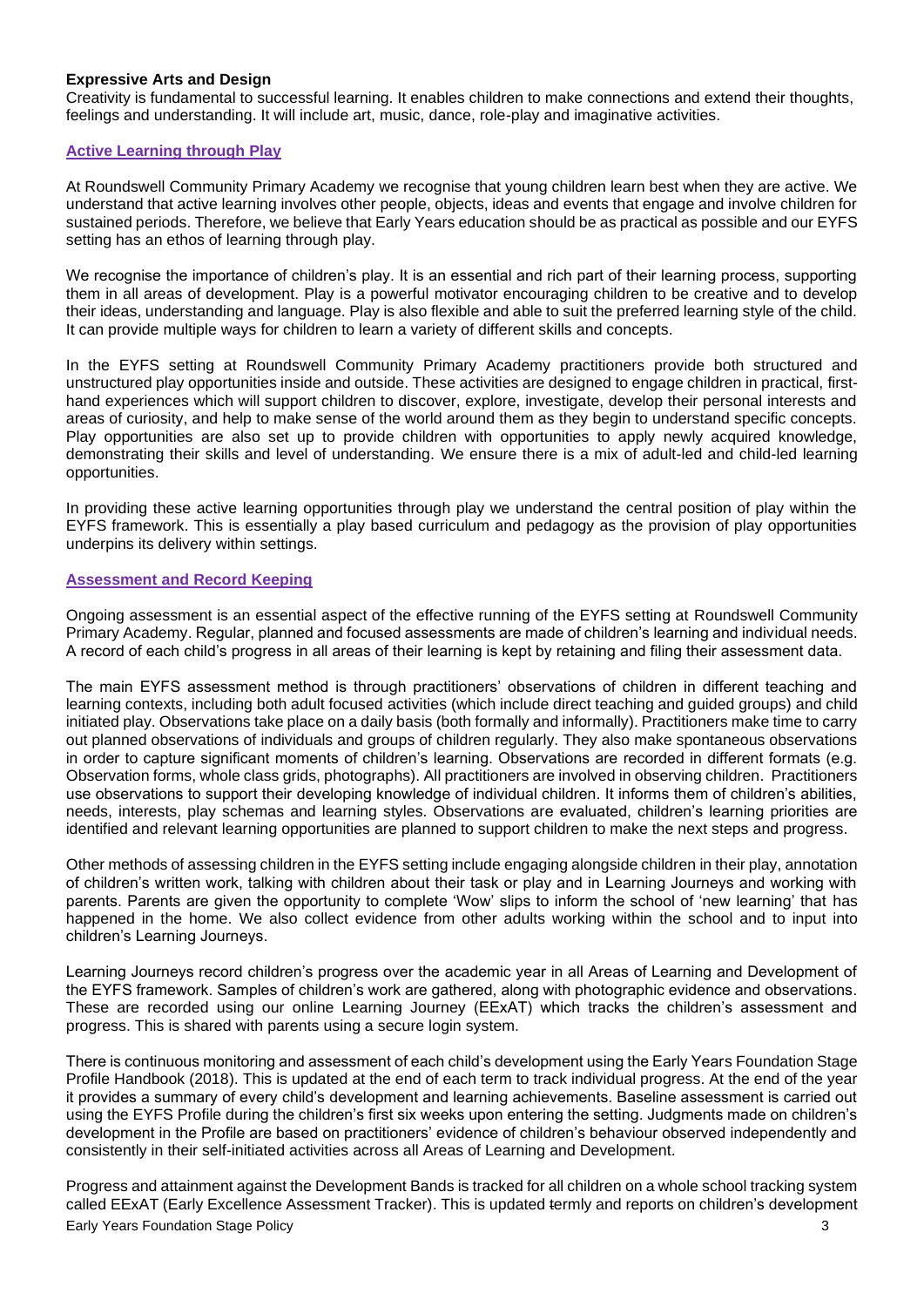across the 7 areas of learning and the Characteristics of Learning. School Pupil Tracker Online # is also used to track children's progress in phonics throughout Reception and Nursery. Parents have access to their child's profile on EExAT and have opportunities throughout the year to look through and add to their child's Learning Journey which supports the judgements that are being made by practitioners**.** Parents meet with Teachers 3 times a year and a written report is created annually and presented to parents in July (for Nursery 2 children and Reception).

Internal moderation of children's evidence is undertaken 3 times a year and issues arising are fed back to the SLT.

Learning Journeys form part of the work scrutiny and planning evaluation and monitoring undertaken by the SLT on a termly basis.

The Senior Leadership team meet with teachers 3 times a year to analyse pupil progress. During this meeting cohorts are discussed and particular groups of children are tracked. Children with Special Educational Needs, children in receipt of Pupil Premium Funding and those who are seen to be 'More able' are highlighted.

# **Planning**

Planning takes place collaboratively between all of those working within Reception and Nursery and is used to meet children's needs socially and academically based upon observations and assessments of individual learners. It is underpinned by four themes and principles: A Unique Child, Positive Relationships, Enabling Environments and Learning and Development and the 16 commitments that support them.

- Planning will take place on a weekly basis taking into account both the needs of the children and their particular interests and learning styles whilst using the Development statements as a means of continuity and progression for their learning.
- The views of the learners are sought at the beginning of each topic to support the planning for progression in the next learning.
- The needs of the learners will be fully understood by careful observation of their play, assessment during adult led tasks and through their own self-reflection.
- The learners will be given opportunities to explore and develop learning experiences, which help them make sense of the world through structured play.
- They will be given the opportunity to think creatively alongside other children as well as on their own. They will communicate with others as they investigate and solve problems.
- The learning environment is planned for both indoors and outdoors to encourage a positive attitude to learning that is not exclusive to a classroom setting and provides different approaches and tasks to be adapted to different learning styles. The children make their own selection of the activities on offer as this encourages independent learning.
- Planning covers 3 daily direct teach sessions for Reception (topic, phonics and maths), guided groups sessions (reading, literacy/phonics and maths) and objective led planning to ensure children reach their next steps within continuous provision. In the Nursery direct teach sessions happen at the start of each new session (twice a day) and focus on topic. There are twice daily guided groups in Nursery which rotate on a weekly basis through maths, funky fingers (fine motor skills) and phonics.
- Texts that teach support every topic for children in Reception and Nursery and form the basis of topic planning ensuring all children learn through high quality texts.

We use the **EYFS Statutory Framework and EExAT objectives** to inform our planning and we have developed long term, medium term and short term plans to implement the document.

# **Reading**

- Each Reception child has a reading diary, which is taken home each day and serves as a record of books shared with a parent or carer. The children are encouraged to comment on the book that has been read to them. Parents and carers are encouraged to comment on the child's reactions or thoughts. The class teacher adds a written comment, twice week, in each diary.
- Banded reading books are used to support the development of reading across the class. We use both guided reading book sets and phonically decodable individual books.

#### **Parents as Partners**

At Roundswell Community Primary Academy we recognise the importance of establishing positive relationships with parents, as highlighted by the EYFS framework. We understand that an effective partnership between school and home will have a positive impact

on children's learning and development. So, practitioners endeavour to encourage the regular sharing of information about the children with parents.